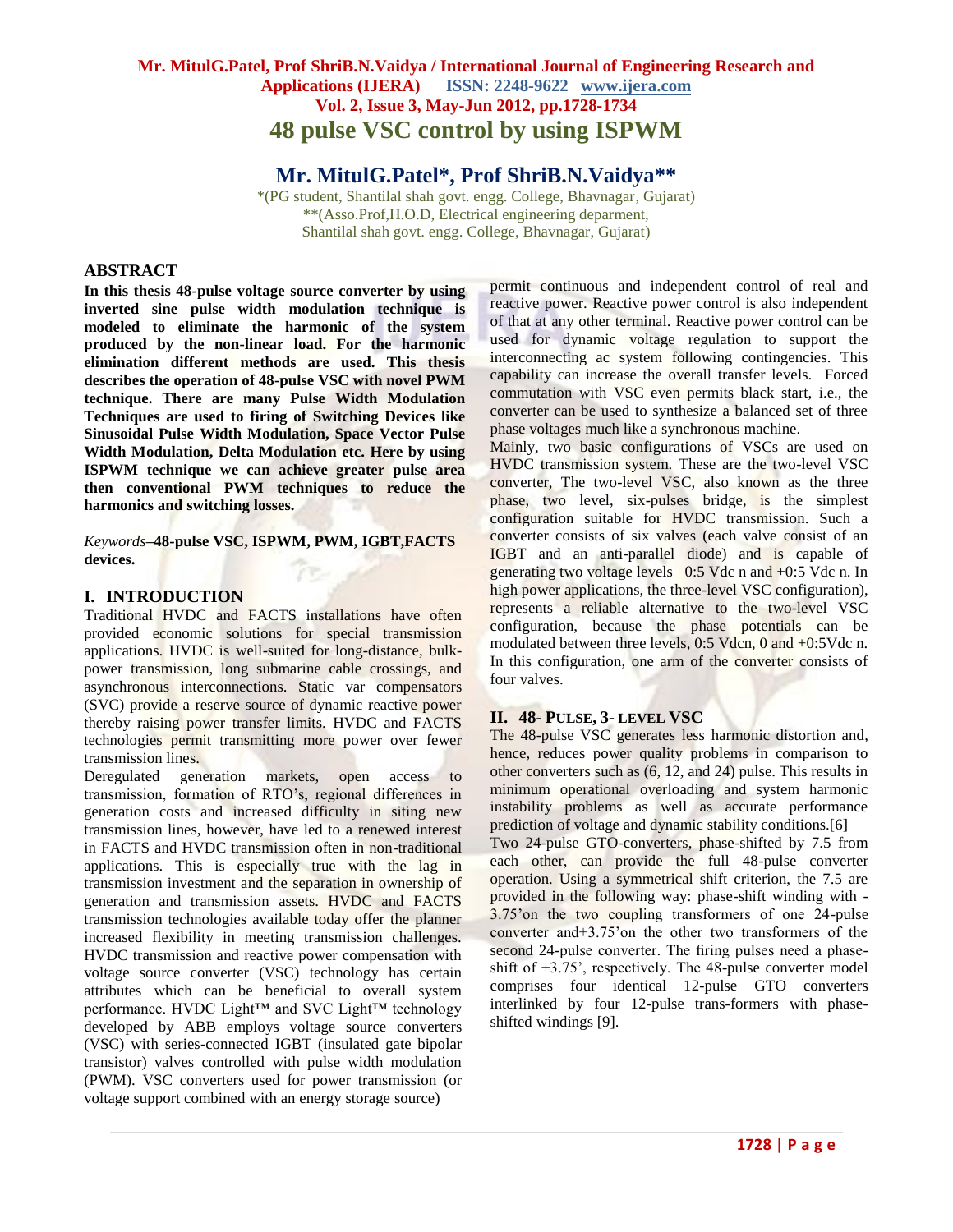



Figure 1. 48-pulse, 3-level VSC

Fig.1 depicts the schematic diagram of the 48-pulse VSC-GTO converter model. The transformer connections and the necessary firing-pulse logics to get this final 48-pulse operation are modeled. The 48-pulse converter can be used in high-voltage high-power applications without the need for any ac filters due to its very low harmonic distortion content on the ac side. The output voltage have normal harmonics n=48r+1 where r=0,1,2,3....i.e; 47th, 49th, 95th, 98th... with typical magnitudes (1/47th, 1/49th, 1/95th, 1/97th.. ), respectively, with respect to the fundamental; on the dc side, the lower circulating dc current harmonic content is the 48th . The phase-shift pattern on each four 12 pulse converter cascade is as follows.[6]

1st 12-Pulse Converter: It is shown in the equation at the bottom of the page. The resultant output voltage generated by the first 12-pulse converter is<br>  $v_{ab12}(t)_{1}=2[V_{ab1}\sin(\omega t+30^{\circ})+V_{ab11}\sin(11\omega t+195^{\circ})]$ 

 $+V_{ab13}\sin(13\omega t+255^{\circ})+V_{ab23}\sin(23\omega t+60^{\circ})$  $(1)$ 

2nd 12-Pulse Converter: It is shown in the second equation at the bottom of the previous page. The resultant output voltage generated by the second 12-pulse converter is  $v_{ab12}(t)_{2} = 2[V_{ab1} \sin(\omega t + 30^{\circ}) + V_{ab11} \sin(11\omega t + 15^{\circ})]$ 

 $+V_{ab13}\sin(13\omega t+75^{\circ})+V_{ab23}\sin(23\omega t+60^{\circ})$  $(2)$ 

3rd 12-Pulse Converter: It is shown in the first equation at the bottom of the page. The resultant output voltage generated by the third 12-pulse converter is  $v_{ab12}(t)_{3} = 2[V_{ab1} \sin(\omega t + 30^{\circ}) + V_{ab11} \sin(11\omega t + 285^{\circ})]$ 

 $+V_{ab13}\sin(13\omega t+345^\circ)+V_{ab23}\sin(23\omega t+240^\circ)$  $(3)$ 

4th 12-Pulse Converter: It is shown in the second equation at the bottom of the page. The resultant output voltage generated by the fourth 12-pulse converter is  $v_{ab12}(t)_{4} = 2[V_{ab1} \sin(\omega t + 30^{\circ}) + V_{ab11} \sin(11\omega t + 105^{\circ})]$ 

$$
+V_{ab13}\sin(13\omega t+165^\circ)+V_{ab23}\sin(23\omega t+240^\circ)
$$
  
+
$$
V_{ab25}\sin(25\omega t+300^\circ)+\cdots
$$
 (4)

These four identical 12-pulse converter provide shifted ac output voltages, described by (1)–(4), are added in series on the secondary windings of the transformers. The net 48-pulse ac total output voltage is given by

$$
v_{ab48}(t) = v_{ab12}(t)_{1} + v_{ab12}(t)_{2} + v_{ab12}(t)_{3} + v_{ab12}(t)_{4}
$$
 (5)  
\n
$$
v_{ab48}(t) = 8[V_{ab1} \sin(\omega t + 30^{\circ}) + V_{ab47} \sin(47\omega t + 150^{\circ}) + V_{ab49} \sin(49\omega t + 210^{\circ}) + V_{ab55} \sin(95\omega t + 330^{\circ}) + V_{ab97} \sin(97\omega t + 30^{\circ}) + \cdots
$$

$$
(6)
$$

The line-to-neutral 48-pulse ac output voltage is expressed by

$$
v_{an48}(t) = \frac{8}{\sqrt{3}} \sum_{n=1}^{\infty} V_{abn} \sin(n\omega t + 18.75^{\circ} n - 18.75^{\circ} i)(7)
$$

$$
n = (48r \pm 1), r = 0, 1, 2 \dots \dots \tag{8}
$$

Voltages  $v_{bn48}(t)$  and  $v_{cn48}(t)$  have a similar near sinusoidal shape with a phase shifting of 120 and 240, respectively, from phase a  $v_{an48}(t)$ .

### **III. INVERTED SINE PWM SPWM**

The basic single-phase full-bridge PWM inverter is shown in Fig. 2 in which S1 and S2 will be given PWM pulses for first (positive) output half cycle and S3 and S4 are gated for the next (negative) half cycle. The unipolar PWM pulse generation with resulting pattern is represented in Fig. 3 in which a triangular carrier wave is compared with sinusoidal reference waveform to generate PWM gating pulses.



Figure 2 Single phase inverter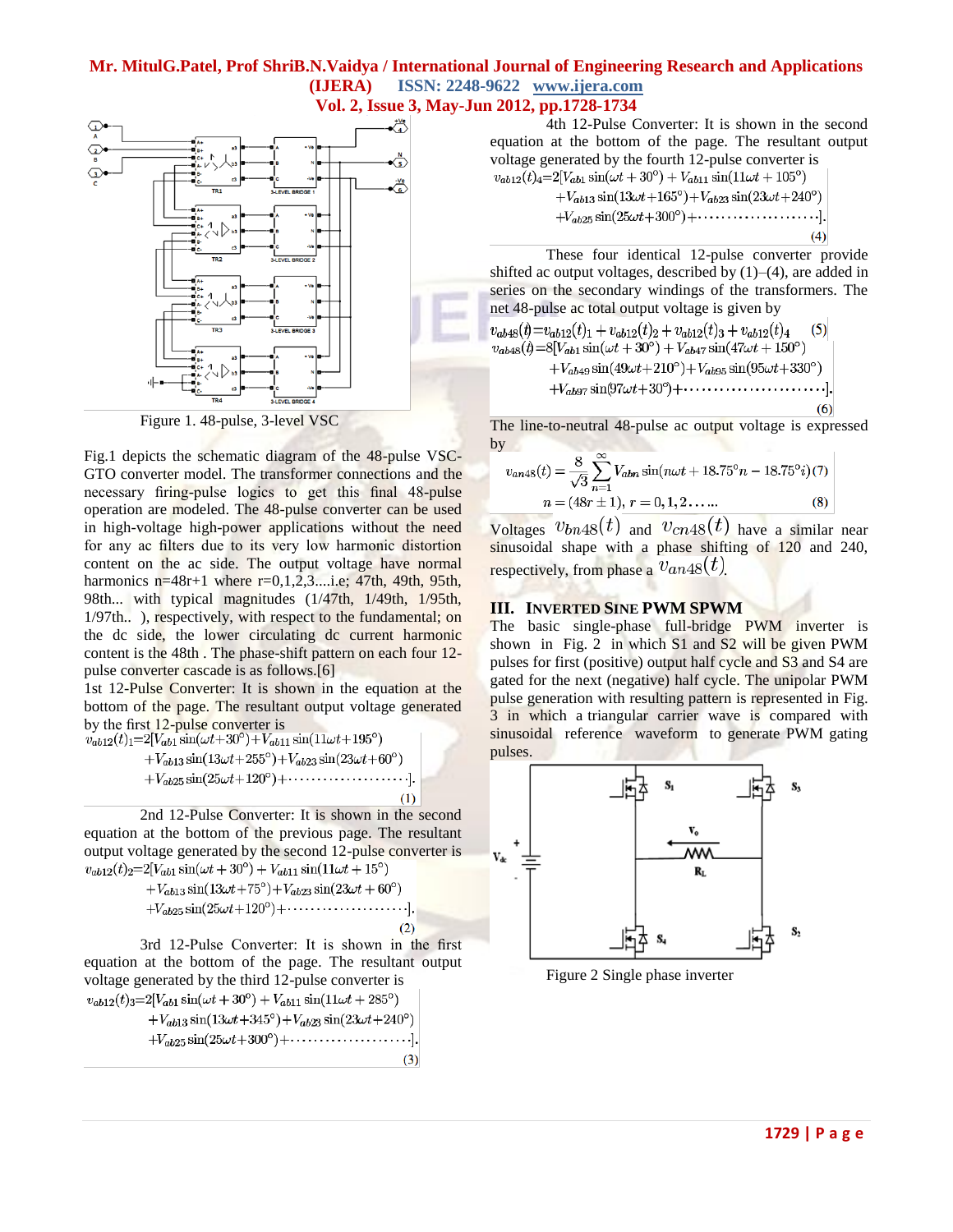



Figure 3. SPWM pulse generation

The harmonics present in the quasi square wave and their relative amplitudes always remain the same. With PWM, however, the relative amplitudes of the harmonics change with the modulation index. The use of SPWM in inverters, for all its technical benefits, renders most complex calculations relating to inverter behavior. It is generally accepted that the performance of an inverter with any switching strategy can be related to the harmonic content of its output voltage [7].

A precise value of the switching angle and hence duty cycle can be obtained through the triangular (carrier) and the sinusoidal (reference) equations. The modulation pattern of the SPWM control (Fig. 6) indicates the switching angles meeting points (p1, p2, p3…pi). The PWM control signal is obtained by comparing a high frequency triangular carrier of frequency fc and amplitude 1(per unit) and a low frequency sine wave of frequency fm and amplitude Ma (per unit). Equations for sinusoidal reference and triangular carrier are given by (1) and (2) respectively.

$$
y = M_a \sin x, \tag{1}
$$

$$
x \pm \left(\frac{\pi}{2M_f}\right), \quad y = \frac{r\pi}{2M_f}, \tag{2}
$$

Where: Ma - modulation index;

Mf - frequency ratio;

r -1 for first pair of triangular sections (straight lines), 3 for second pair, 5

for third pair and so on;

'+' - sign should be taken for odd number of line sections and

'-' - sign for should be taken for even number of line sections.

The equations describing the natural sampled switching angles are transcendental and have the general distinct solutions for odd and even meeting points. The condition for switching angles is given in (3) and (4) respectively for odd and even switching angles.

$$
M_a \sin p_i + \frac{2M_f p_i}{\pi} = i, \qquad i = 1, 3, 5..., \tag{3}
$$

$$
M_a \sin p_i - \frac{2M_f p_i}{\pi} = 1 - i, \quad i = 2, 4, 6... \tag{4}
$$

Where i is number of points and pi is *i*-th switching angle. The pattern represented in Fig. 3 does have eight switching angles and four PWM pulses. The duty cycle can be calculated by simply adding the width of the individual pulses. The width of any pulse can be found from subtracting one odd meeting point from immediate even successor. Since the inverter output irrespective of control methods exhibits equal positive and negative half cycles, which results in zero dc component ( $a0 = 0$ ), and also does not possess any even harmonics due to half wave symmetry. Equation (5) gives the generalized Fourier coefficients for the problem considered. In the equation p i′ represents switching angles corresponds to negative half cycle.

$$
a_n = \frac{V_{\text{dc}}}{n\pi\sqrt{2}} \sum_{k=1}^{N-1} \left\{ (\sin n p_{k+1} - \sin n p_k) - (\sin n p_{k+1}^{\dagger} - \sin n p_k^{\dagger}) \right\},
$$
  
\n
$$
b_n = \frac{V_{\text{dc}}}{n\pi\sqrt{2}} \sum_{k=1}^{N-1} \left\{ (\cos n p_{k+1} - \cos n p_k) - (\cos n p_{k+1}^{\dagger} - \cos n p_k^{\dagger}) \right\},
$$
  
\n
$$
c_n = \sqrt{a_n^2 + b_n^2}.
$$
 (5)

### **ISCPWM**

The control strategy uses the same reference (synchronized sinusoidal signal) as the conventional SPWM while the carrier triangle is a modified one. The control scheme uses an inverted (high frequency) sine carrier that helps to maximize the output voltage for a given modulation index. Enhanced fundamental component demands greater pulse area. The difference in pulse widths (hence area) resulting from triangle wave and inverted sine wave with the low (output) frequency reference sine wave in different sections can be easily understood. In the gating pulse generation of the proposed ISCPWM scheme shown in Fig. 3, the triangular carrier waveform of SPWM is replaced by an inverter sine waveform.

Considering angle θ as an intersection angle of carrier and reference signals, the following equations can be calculated:

$$
1 - \sin[m_f \theta_p - \frac{\pi}{2}(p-1)] = m_a \sin \theta_p, \text{ for } p = 1,3,5,...
$$

 $1 + \sin[m_f \theta_p - \frac{\pi}{2}(p-2)] = m_a \sin \theta_p$ , for  $p = 2,4,6,...$ <br>Based on Fourier analysis, all harmonics of output voltage

waveform can be calculated. When mf is an odd number, the half cycles of the phase voltage Vao are the same but with opposite sign and each half cycle is symmetrical with respect to half cycle midpoint.

Therefore, (mf-1)/2 angles should be determined using following equations.

$$
\frac{\pi}{2} - \theta_{(m_f - 1)/2} = \theta_{(m_f + 1)/2} - \frac{\pi}{2} = \frac{3\pi}{2} - \theta_{(3m_f - 1)/2} = \theta_{(3m_f + 1)/2} - \frac{3\pi}{2}
$$

$$
\frac{\pi}{2} - \theta_{(m_f - 3)/2} = \theta_{(m_f + 3)/2} - \frac{\pi}{2} = \frac{3\pi}{2} - \theta_{(3m_f - 3)/2} = \theta_{(3m_f + 3)/2} - \frac{3\pi}{2},...
$$

$$
\theta_{m_f} = \pi, \theta_{2m_f} = 2\pi
$$

Fourier expansion of the output waveform when m is also an odd number consists of only odd harmonic orders.

$$
V_{oo} = A_1 \sin \omega t + A_2 \sin 3 \omega t + A_5 \sin 5 \omega t + \dots + A_n \sin n \omega t
$$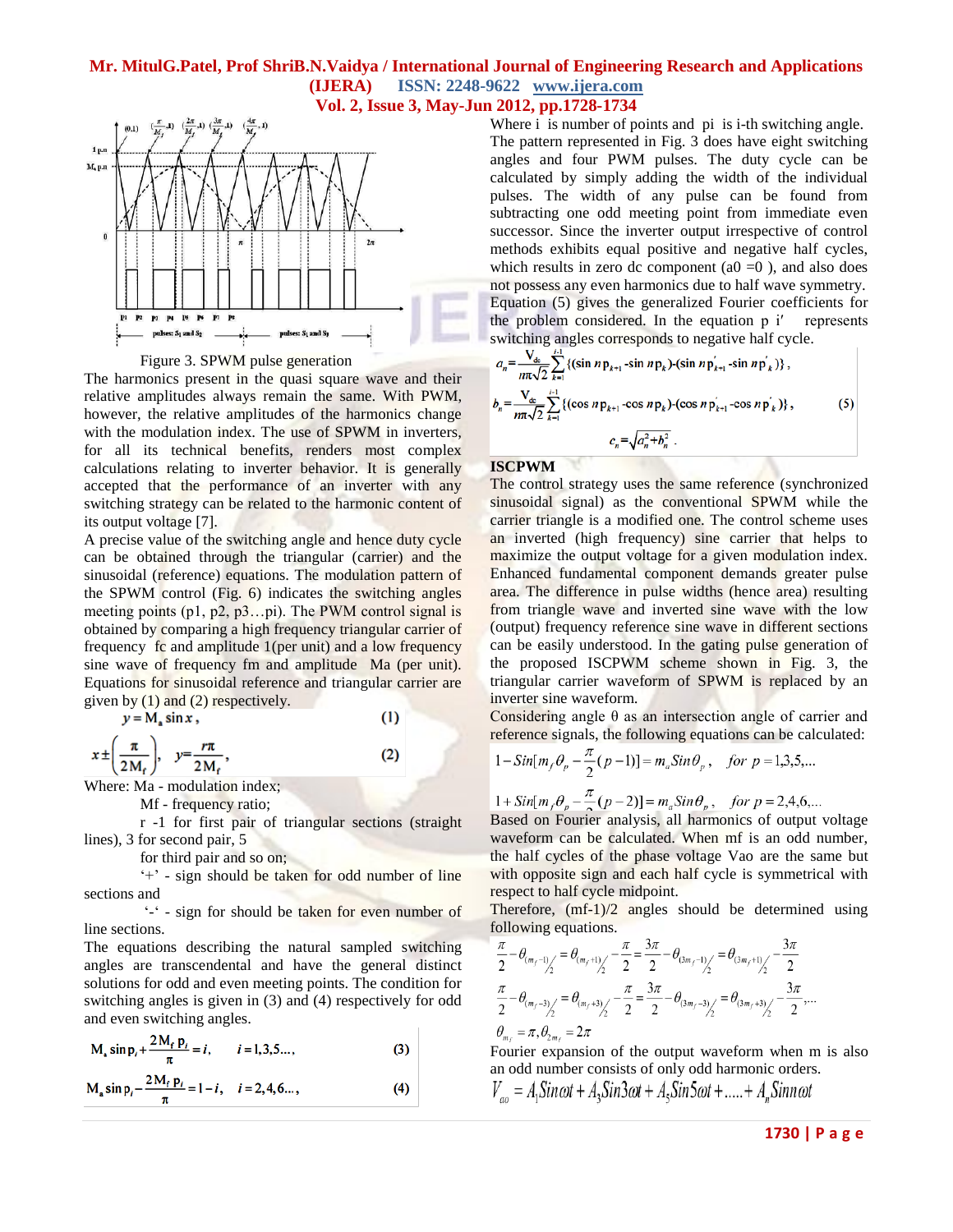#### **Mr. MitulG.Patel, Prof ShriB.N.Vaidya / International Journal of Engineering Research and Applications (IJERA) ISSN: 2248-9622 www.ijera.com Vol. 2, Issue 3, May-Jun 2012, pp.1728-1734**

Where,

$$
A_n = \frac{4}{\pi} \int_0^{\frac{\pi}{2}} v_{A0} \sin n\omega t \, d\omega t
$$
  
=  $\frac{4}{\pi} \frac{V_{DC}}{2} \left[ \int_0^{\theta_1} \sin \omega t \, d\omega t - \int_0^{\theta_2} \sin \omega t \, d\omega t + \dots \pm \int_0^{\frac{\pi}{2}} \sin \omega t \, d\omega t \right]$   

$$
A_n = \frac{1}{n} \cdot \frac{4}{\pi} \cdot \frac{V_{DC}}{2} (1 - 2 \cos n\theta_1 + 2 \cos n\theta_2 - \dots \pm 2 \cos n\theta_{\frac{\pi}{2}})
$$

Using the same method, Fourier series for Vbo can be expressed as follows:

$$
V_{bo} = A_1 Sin(\omega t - \frac{2\pi}{3}) + A_3 Sin3(\omega t - \frac{2\pi}{3}) + A_5 Sin5(\omega t - \frac{2\pi}{3}) + .... + A_n Simn(\omega t - \frac{2\pi}{3})
$$

It is obvious that the line voltage Vab has no triple harmonics. In addition, if mf is equal to 3k for  $k = 1, 2...$ then the line lowest harmonic orders are  $mf-2$ ,  $mf+2$ , 2mf-2 and 2mf+2 (e.g., for mf=9 the order of these harmonics are 7, 11, 17 and 19).

For the ISCPWM pulse pattern, the switching angles may be computed as the same way as SPWM scheme. The equations of inverted sine wave is given by (6) and (7) for its odd and even cycles respectively. The intersections (q1, q2, q3 …qi) between the inverted sine voltage waveform of amplitude 1 p.u and frequency fc and the sinusoidal reference waveform of amplitude Ma p.u and frequency 0f can be obtained by substituting  $(1)$  in both  $(6)$  and  $(7)$ . The switching angles for ISCPWM scheme can be obtained from (8) and (9).

$$
y = 1 - \sin\left(M_f x - \frac{\pi}{2}(i - 1)\right)
$$
(6)  

$$
y = 1 - \sin\left(M_f x - \frac{\pi}{2}(i - 2)\right)
$$
(7)

 $(8)$ 

 $(9)$ 

 $M_a \sin q_i + \sin \left( M_f q_i - \frac{\pi}{2} (i-1) \right) = 1, \quad i = 1, 3, 5...$ 

$$
M_a \sin q_i + \sin \left( M_f q_i - \frac{\pi}{2} (i - 2) \right) = 1, \quad i = 2, 4, 6...
$$



Figure 4. Inverted sine wave PWM pulse generation

It is worthwhile to note that both in SPWM (considered) and ISCPWM schemes, the number of pulses will be equal to Mf and hence the constant switching loss is guaranteed. To have conceptual understanding of wider pulse area and hence the dexterous input dc utilization in the ISCPWM, location of switching angles, duty cycle and their dependence on Ma and Mf are discussed. Fig. 5 depicts the influence of Ma on different switching angles (four angles considered in both cases) at constant Mf of 6. From this figure, it is observed that the odd switching instants vary with negative slope and even switching instants have positive slope. Variation of all the switching instants against Ma is a straight line and slope of each one is more than its previous one. All the odd switching angles of ISCPWM method happen earlier than similar angles of PWM method, while the situation is reverse in case of even switching angles and hence higher pulse area. Fig. 6 gives the position of first switching angle, p1/q1 for various Mf at two Mavalues 0.4 and 0.8. Influence of Mf over the switching angles for Mf value above 20 is negligible while for the range below 20 it largely depends on Mf. Both SPWM and ISCPWM upshots nonlinear relationship in the lower Mf range. Fig. 7 shows the variation of duty cycle for different Mawith constant Mf. The figure demonstrates that duty cycle is higher for ISCPWM throughout the entire range of Maand the austere linear relationship of duty cycle in SPWM is violated in ISCPWM for lower values of Ma. In addition, in ISCPWM causes Mf dependency of duty. The ISCPWM gives higher duty cycle without any pulse dropping at given modulation index while makes the dependency a little non-linear. Fig. 8 shows that the dependence of duty cycle on Mf at any Ma value is a constant for even the lowest typical carrier frequency of application.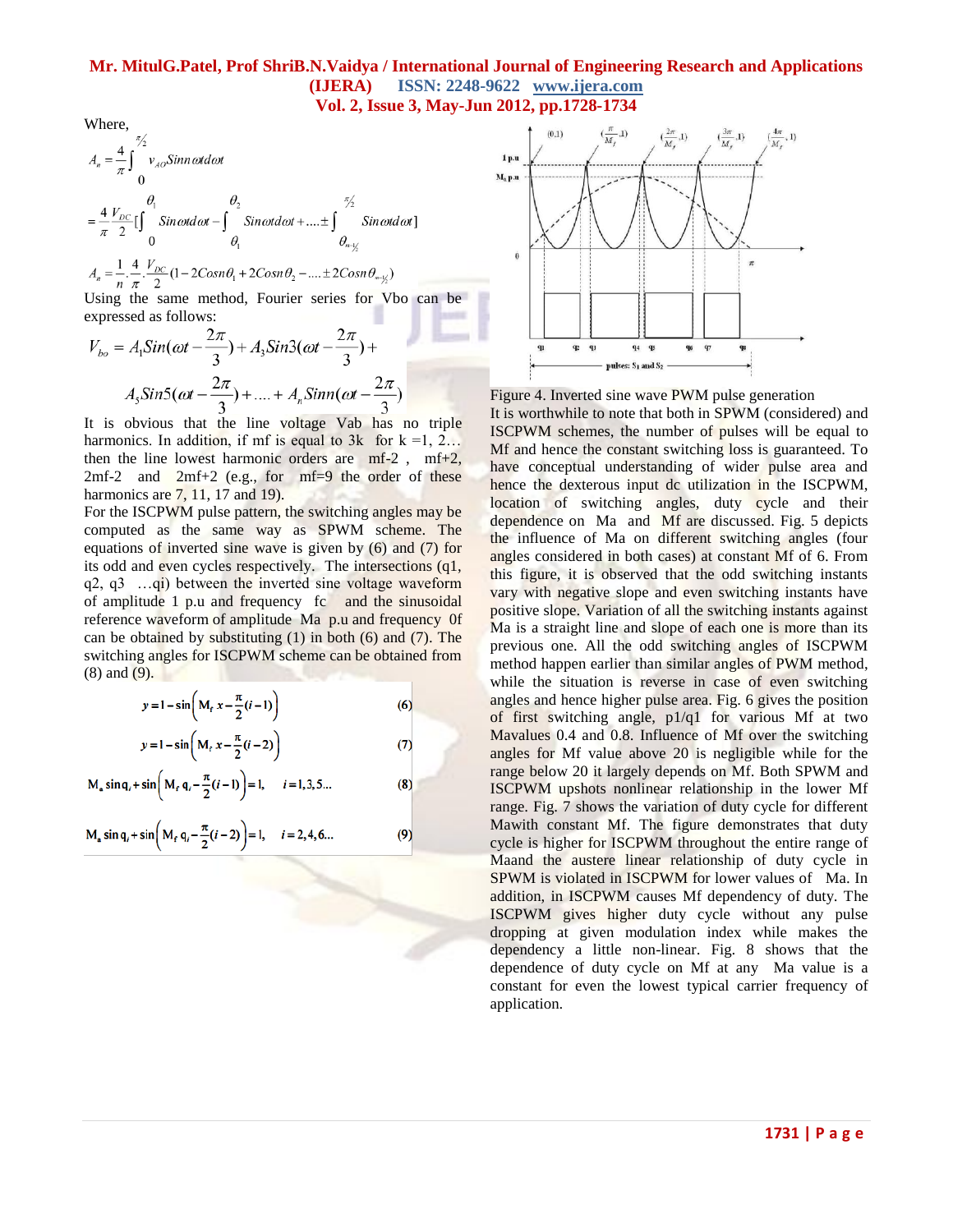



Figure 5 Influence of Ma on different switching angles



Figure 7 Variation of duty cycle for different Ma with constant Mf

on Index(Ma)

 $\overline{0.8}$  $\frac{1}{0.9}$ 

 $\overline{0.3}$ 

 $0.4$  $0.5$  $0.6$  $0.7$ 

 $\overline{0.2}$ 



Figure 8 Dependence of duty cycle on Mf at any Ma value

#### **IV. CONTROL SCHEME**



The objective of the control algorithm of VSC is to maintain the DC voltage at the given reference value and to control the active power flow from AC grid to DC side, along withsupplying required reactive power to the AC mains. A set of capacitors is used at the DC bus to support the DC bus voltage at the required value to make the real power balance between the two sides of the converter, which is most important for the successful operation of the VSC based HVDC system. The stored energy in the capacitors reduces or increases if theactive power is not balanced between two sides of converter stations. It consists of two controllers, one is the DC voltage controller and other one is the current controller

#### A. DC Voltage Controller

The DC voltage control is shown in shown in Fig. in which reference currents (id\*, iq\*) are achieved by the DC voltagecontroller from the reference real power and reference DC voltage as given below.

i\*d = (P\*/Vs) + KV (V\*dc - Vdc) ……………(a)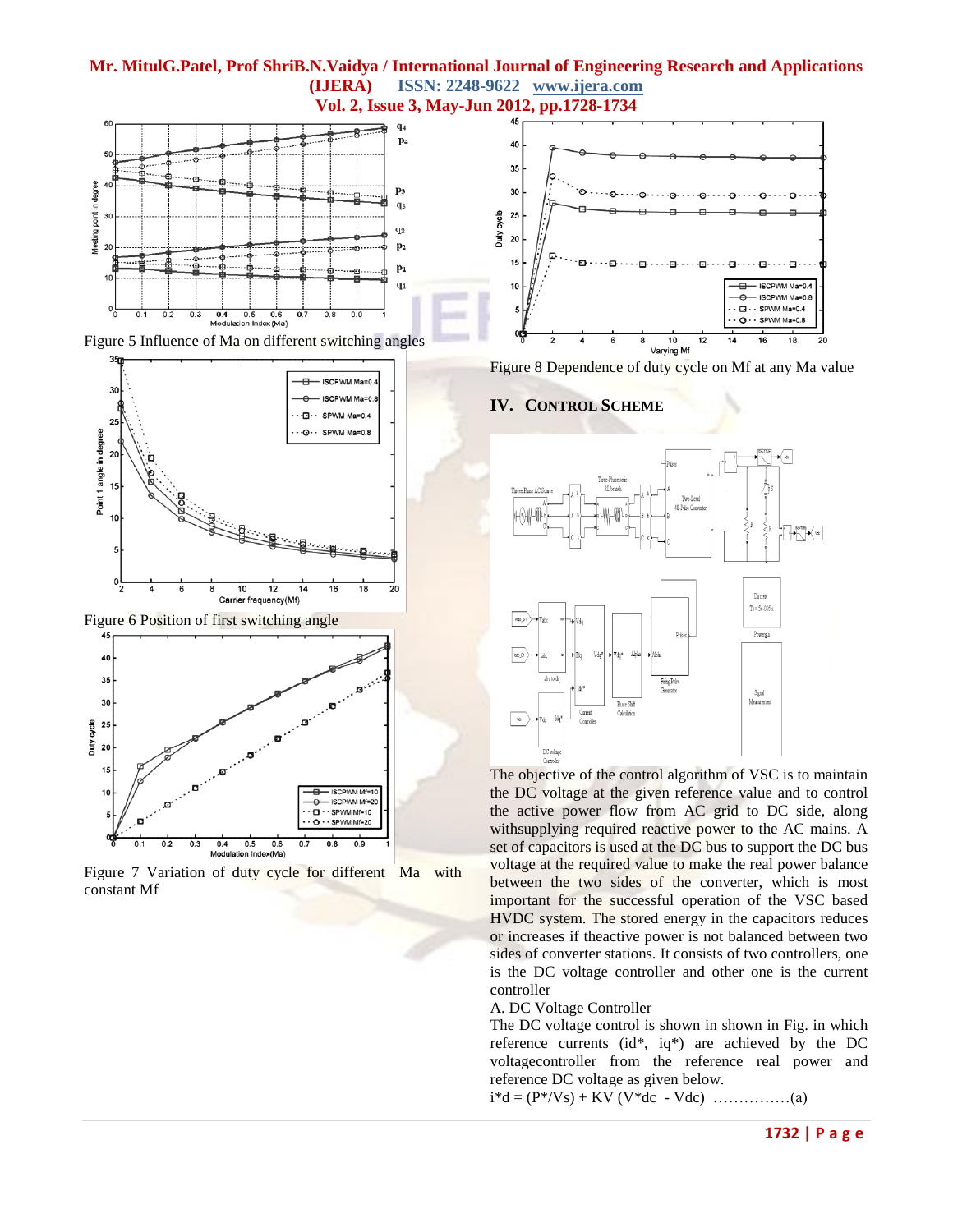**Vol. 2, Issue 3, May-Jun 2012, pp.1728-1734**

i\*q = (Q\*/3Vs) …………….(b) Where  $P^*$  is the reference real power to be transmitted from one side to another side, KV is proportional gain constant, Vsisrms supply voltage, and V\*dcis reference DC voltage. The reference value of the reactive current (Iq) is supplied directly to the inner current loops and is regulated equal to zero in this study. The first term in (2) decides the power flow in the system and second term achieves DC voltage regulation by means of controlling the additional amount of active power flowing from AC side to DC side. When Vdc is lower than the  $V^*$ dc, then i<sup>\*</sup>dis increased as shown in (2), so that a small amount of additional active power flows into the DC link capacitor through rectifier, thus Vdc rises up to V\*dc . When Vdcis higher than the V\*dc,then i\*dis decreased so that an amount of active power flows into the DC link capacitor is reduced, thus Vdc is lowered to V\*dc.



B. Decoupled Current controller

The decoupled current controller shown in Fig. The output of the DC voltage controller is fed to the current controller. The voltage and current relation of the converter is given by

$$
\begin{bmatrix} v_a \\ v_b \\ v_c \end{bmatrix} - \begin{bmatrix} v_{1a} \\ v_{1b} \\ v_{1c} \end{bmatrix} = (R + L_1 \frac{d}{dt}) \begin{bmatrix} i_a \\ i_b \\ i_c \end{bmatrix}
$$
 (c)

Three phase to two phase transformation can be applied to (c)

AsHere v1d, v1q are the d-axis and q-axis components of v1, while id, and iq are the d-axis and q-axis components of is. vd is the d-axis component of vs whereas vq is always zero because the supply voltage vector is aligned with the daxis. The instantaneous active power P, and the reactive power Q are drawn from the utility grid as

$$
P = v \text{d.i}d + vq.iq
$$
  
Q = v \text{d.i}q - vq.id  
............(e)

The control of id and iqdecides P and Q independently. This decoupled current control is applied to the system in order to achieve an independent control of id and iq. The AC voltage commands in the d and q axes, are as vd\*, and vq\*. The inner current controller includes a feedback PIcontroller. The reference currents (id\*, iq\*) from dc voltage controller are given as inputs to the current controller, and these provide reference voltages (vd\*, vq\*). The operation of the current controller can be explained by using (e) and (f) as

$$
vd^* = vd - (R.id + ZL.id) - {Kp1(id * - id) + KI1^3 (id * - id)dt}
$$
  
\n
$$
vq^* = vq - (R.id + ZL.id) - {Kp2(id * - id) + KI2^3 (id * - id)dt}
$$
  
\n
$$
\begin{bmatrix} i_d & i_d \\ i_d & i_d \end{bmatrix}
$$



Where Kp1 and Kp2 are proportional gain, KI1 and KI2areintegral gain, id, vd and vq are d-q values of supply voltage vs,and id, iq are d-q values of the supply current (is).Here id\* and iq\* are the current commands in the d and q axes.

The first and second terms of the right hand side cancel the steady state voltage appearing across the AC-link inductor L1.The third term constitutes feedback control loops of the currents id and iq. The phase shift is calculated by using the (g) as

$$
\delta^* = \tan^{-1} \left( \frac{v_q^*}{v_d^*} \right)
$$

Where  $\delta^*$  is the angle at which the converter devices are gated.

It is the phase shift angle from the fundamental supply voltage.

#### **V. SIMULATION AND RESULT**